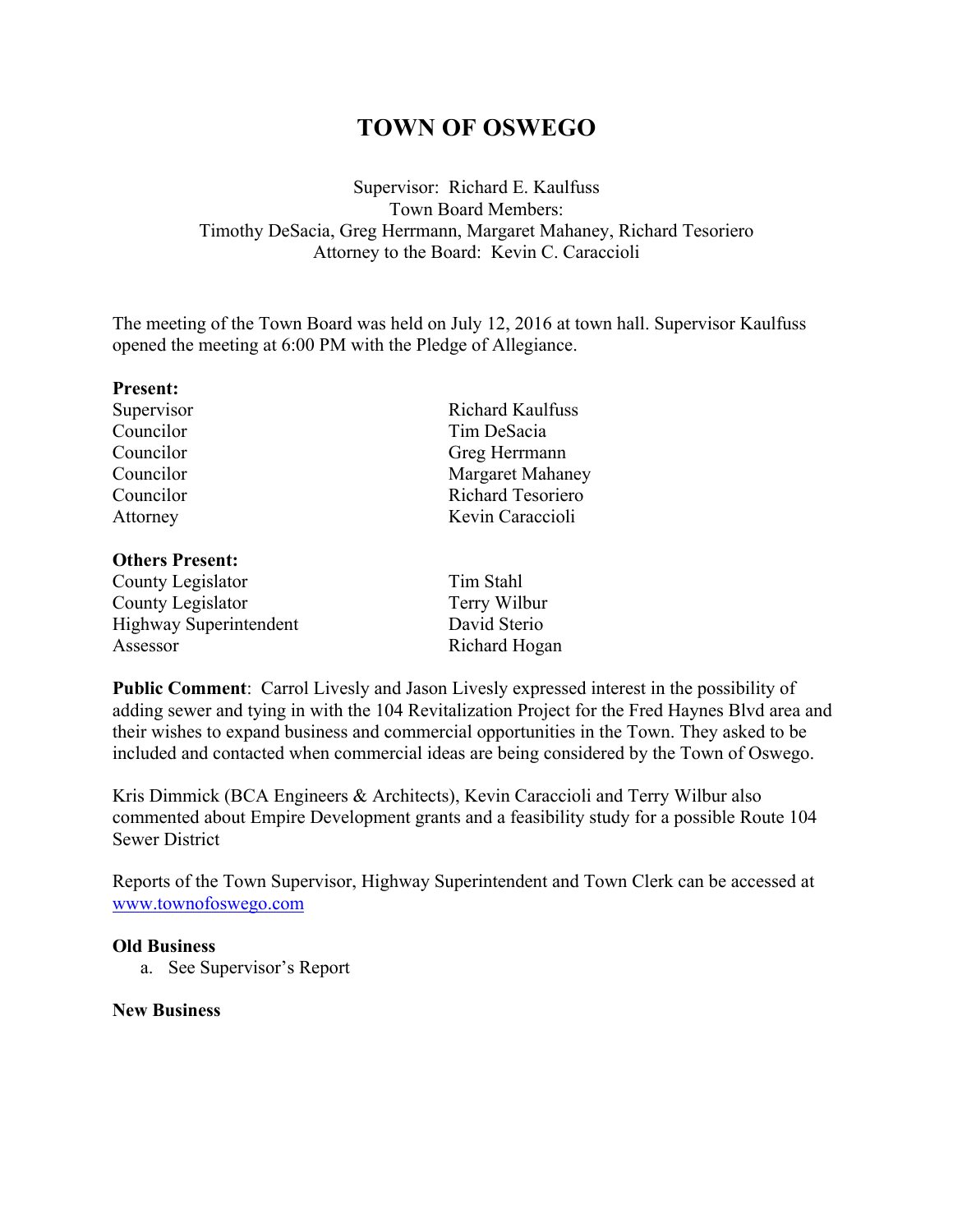# **July 12, 2016**

#### **Resolution 2016-73** Approval of Minutes

On motion by Councilor Mahaney, second Councilor Tesoriero, the following resolution was adopted 5 Ayes, DeSacia, Herrmann, Kaulfuss, Mahaney, Tesoriero, 0 Nays. Resolved the Oswego Town Board approves the minutes from the June 14, 2016 meeting, the Supervisor's Financial Report, the Town Clerk's Report, the Code Enforcement Report, The Dog Control Officer's Report, and the Cemetery Report.

#### **Resolution 2016-74** Audit of Claims

On motion by Councilor Herrmann, second Supervisor Kaulfuss, the following resolution was adopted 5 Ayes, DeSacia, Herrmann, Kaulfuss, Mahaney, Tesoriero, 0 Nays. Resolved the Oswego Town Board approves the bills on Abstract 7 as follows:

| ed the Oswego Town Board approves the bills on Abstract / as follows: |             |                        |
|-----------------------------------------------------------------------|-------------|------------------------|
| General Fund                                                          | \$34,911.73 | $v215-v245$            |
| Highway Fund                                                          | \$47,264.19 | $\frac{v111-v129}{v1}$ |
| Franklin/Baylis Lighting District                                     | 91.69<br>S. | v141                   |
| Sleepy Hollow Sewer District                                          | \$2,124.04  | v136,139,140           |
| <b>Ontario Heights Sewer District</b>                                 | 908.28      | v137,138               |
|                                                                       |             |                        |

#### **Resolution 2016-75** Budget Modification

On motion by Councilor Tesoriero, second Councilor Mahaney the following resolution was adopted 5 Ayes, DeSacia, Herrmann, Kaulfuss, Mahaney, Tesoriero, 0 Nays. Resolved the Oswego Town Board approves the budget modifications: From A1990.4 (Contingency) to A1440.4 (Engineer – Contractual) in the amount of \$1475.20; and From A1990.4 (Contingency) to A4020.4 (Registrar – Contractual) in the amount of \$101.90; and From A1990.4 (Contingency) to A9060.8 (Health Insurance) in the amount of \$3,416.62; and

From DA5130.2 (Machinery) to DA9785.7 (Debt-Interest) in the amount of \$417.45.

#### **Resolution 2016- 76** Bid for John Deere Loader

On motion by Councilor Tesoriero, second Councilor Herrmann the following resolution was adopted 5 Ayes, DeSacia, Herrmann, Kaulfuss, Mahaney, Tesoriero, 0 Nays. Resolved the Oswego Town Board approves the advertising for bids on the following surplus cemetery equipment that is no longer used and needs repair: 2004 John Deere Loader with 48" bucket #W00045X004120